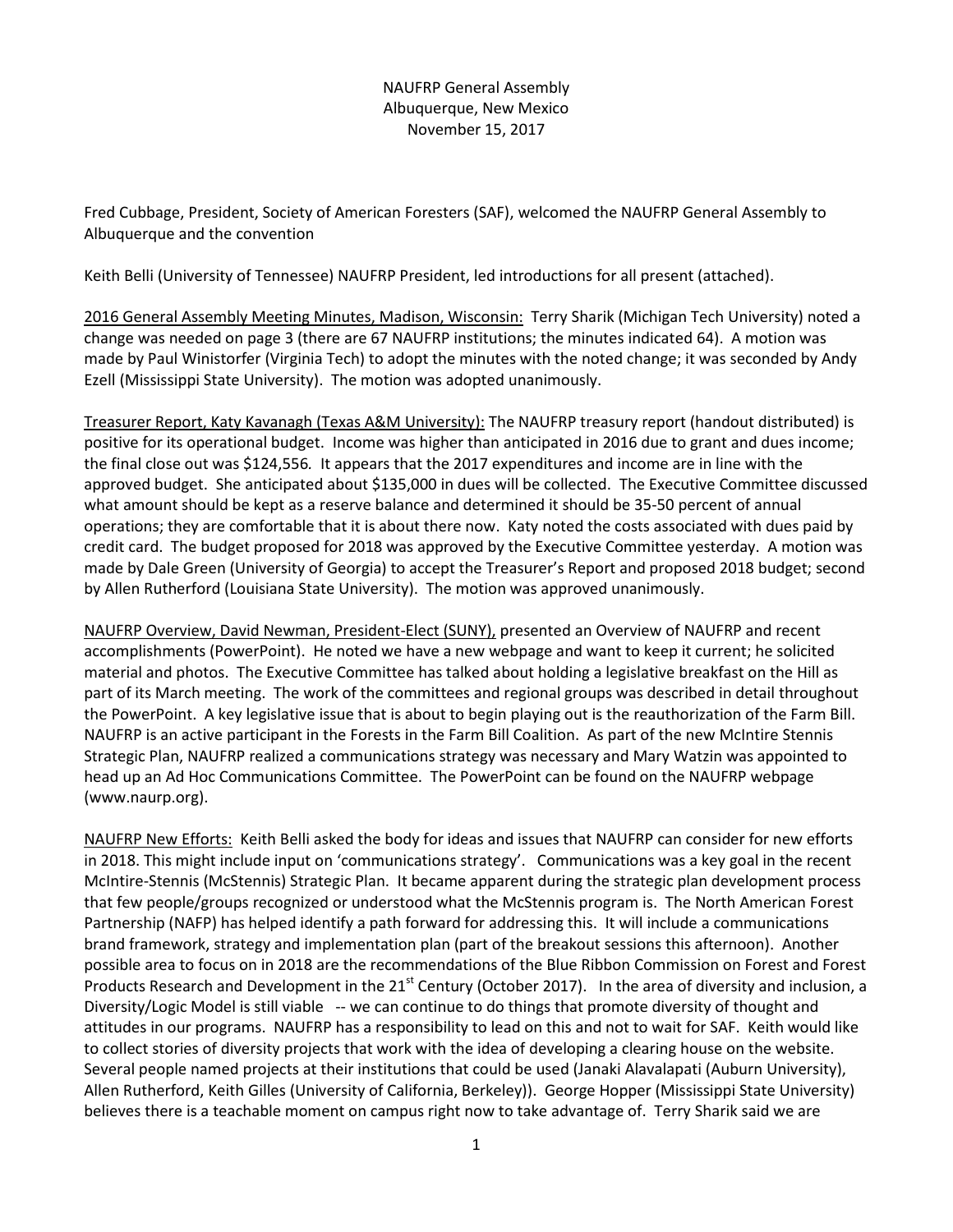making gains in education and perhaps it is time for both a new 'Keathley Report' and to revisit NAUFRP's Undergraduate Education Strategic Plan. Keith would like to continue to build and sustain strategic relationships thru NAUFRP extension activities (i.e., develop an ongoing list of partner meetings like the National Council of Forestry Association Executives (NCFAE) and National Association of State Foresters (NASF) events to have NAUFRP representation at). Another issue to work on might be the STEM designation for forestry CIP codes by the Department of Homeland Security; this affects student visas. We are already working with APLU to advance a Forest Health Initiative (FHI) led by John Hayes (Colorado State University). A white paper has been developed and the next step is to identify a writing team. The FHI will have to go thru an APLU approval process where it has already gained certain recognition. John will circulate an outline of the white paper through the listserv with a request for potential writers. The USDA National Institute for Food and Agriculture (NIFA) is currently sponsoring Listening Sessions to ascertain what issues the agency should focus on. NAUFRP has had some representation at these. Comments can still be submitted online. Keith has previously sent a request to the listserv encouraging NAUFRP members to submit comments and he will do so again following this meeting. If you are in agreement on the FHI please respond – if NAUFRP representatives and/or their faculty do so, there could be a couple of hundred comments that provide support for NIFA to look at forest health as a national issue. Otherwise please submit your own ideas on what NIFA's forestry focus should be. The deadline is December 1<sup>st</sup>. The Blue Ribbon report recommendations said the US Forest Service and other federal agencies should set national forest priorities. Keith believes we should be at the table. A NAUFRP group will meet with the US Forest Service Research and Development (FS R&D) leadership team tomorrow and plans to discuss this with them. We are also working on the issue of ensuring NAUFRP institutions spend down McStennis dollars; unspent carryover dollars are returned to the federal government (not USDA). NAUFRP sponsors and organizes annual federal agency visits; this effort has paid many dividends. We have met with NIFA, FS, and the Department of Energy (DOE) program leaders. We've made it a point to do this at least once (March Executive Committee) if not twice a year. All NAUFRP representatives are invited to attend the March Executive Committee meeting in Washington, DC. Keith believes we need to be very visible otherwise we are 'out of sight and out of mind'. Our committees used to have regional representatives but we have fallen away from that. Keith asked folks to consider returning to this again. It might be a good opportunity to involve faculty in NAUFRP activities/issues at the regional level.

Terry Sharik introduced Pete Ziegler, Project Leader of the USDA Food and Agriculture Education Information System (FAEIS), and reviewed the history of the NAUFRP enrollment data he began collecting in the 1990's when enrollments were dropping dramatically. NAUFRP took it upon itself to initiate the survey which Terry has led. The data highlighted the low numbers of female and minority students in NAUFRP programs and this began driving the diversity discussion. We have begun to integrate our data with FAEIS but only about half of NAUFRP institutions are responding. Terry is working with Pete to reach the right people at the university level and to simplify the process. Terry/Pete was asked if the minority codes are consistent across institutions. The response was there are variations and they are trying to massage these. A five-year trend report is in progress. Other questions were who is using the data? Is it worth it? Do we use it in recruiting? Responses: APLU and USDA certainly use the data. Some use it for multi- year planning. George said when enrollments are okay or increasing no one is looking for the information; it is sought only when there is trouble.

2017 NAUFRP-National Woodland Owners Association (NWOA) Family Forests Education Award: Andy Ezell, NAUFRP Extension Chair, presented the 2017 Award to Oregon State University for their outstanding comprehensive educational program to improve management of family-owned forests. Jim Johnson accepted the award on behalf of Oregon State.

Washington Report, Randy Nuckolls, NAUFRP General Counsel: It is a very interesting time in Washington now. All focus is on passing a tax bill; eliminating Obamacare plays into it. Extra revenue is needed to stay within the spending caps. The House and Senate tax bills would go to 2024/25; they are kicking the can down the road because \$1.5 trillion is going to be added to the national debt. The House is supposed to vote today; the Senate hopes to pass their bill before the Thanksgiving break. The two bills would then be conferenced in December.